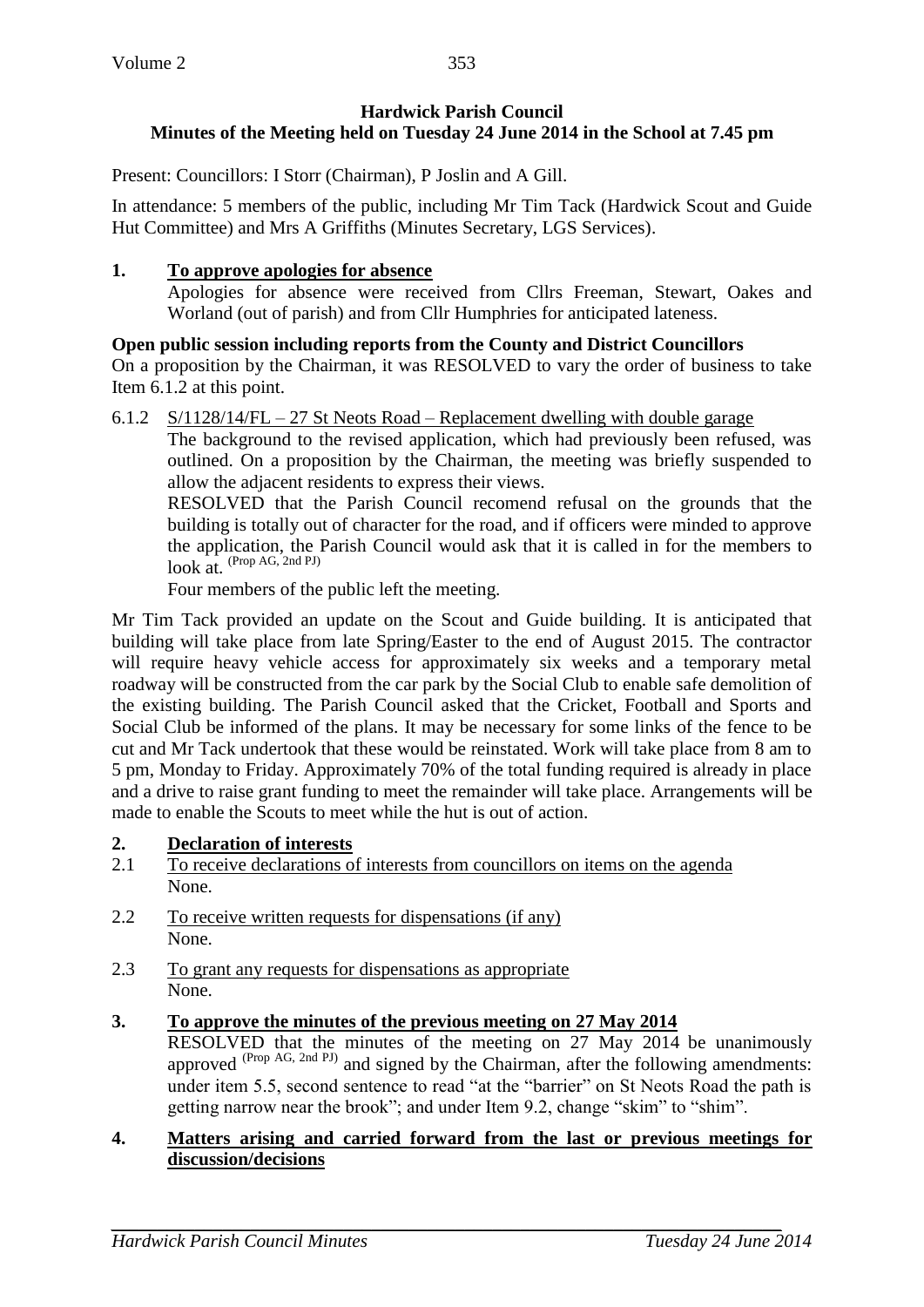Volume 2

## 4.1 (5.2) A428 roundabout replacement trees – to consider newsletter article inviting sponsorship

Correspondence from County Cllr Frost and the County Council was noted. RESOLVED to thank Cllr Frost for what he had done to pursue the matter but the Parish Council felt that the County Council should deal with this, either by replacing the trees or by obtaining a sponsorship agreement. Cllr Frost is to be asked to contact Highways asking them to progress the matter.

Mr Tack left the meeting.

## 4.2 (9.2) RoSPA play equipment reports – to consider any quotations received

RESOLVED to accept the quotation from RPM for all remedial work to be carried out as soon as possible at a total cost of £1,115.00 plus VAT, and for £180.00 to remove the swings at Worcester Avenue play area. <sup>(Prop IS, 2nd PJ)</sup> The contractors are to be asked to make good the wet pour surface at Egremont Road and at Worcester Avenue following the removal of the swings, and to grease the swings at Egremont Road. The date for the removal of the swings is to be ascertained and a laminated sign stating that the swings have been removed due to corrosion is to be erected on the day of removal.

4.3 (10) Request to trade from a mobile takeaway van Nothing further had been heard about this.

**Other** 

Millers Way – It was noted that the officer at the County Council has left his post and a new officer is unlikely to be appointed until September.

## (5.1) Improvement work to Cahill's Corner

Correspondence from the County Council, detailing the assumptions and timescale for the scheme, was considered. RESOLVED to comment on the assumptions as follows:

- Statutory Undertakers plant will not affect the works clarification is to be sought on this point.
- The embankment slope will not require re-grading and can be supported by a paving slab retaining wall – agreed.
- Amendments to the existing highway kerbs will not be required agreed.
- Amendments to the existing highway drainage will not be required agreed.
- Liaison with residents will be undertaken by HPC The Parish Council considered that liaison with residents should be carried out by the contractor.
- Construction will be undertaken by Skanska agreed.

RESOLVED to approve the timescale for the works which are envisaged to last from July to September.

## **5. Correspondence/communications received**

- 5.1 WI request to use recreation ground for a car boot sale RESOLVED that the Parish Council had no objections. The WI are to be asked to liaise with the Sports and Social Club regarding the use of the car park.
- 5.2 Tim Tack Scout and Guide Building update Taken earlier.

## **6. Planning Applications and Decision notices and tree works applications**

- 6.1 Planning applications received since the last meeting
- 6.1.1 S/1242/14/FL 20 Pershore Road Two storey side extension RESOLVED to recommend approval. (Prop AG, 2nd PJ)
- 6.1.2 S/1128/14/FL 27 St Neots Road Replacement dwelling with double garage Taken earlier.